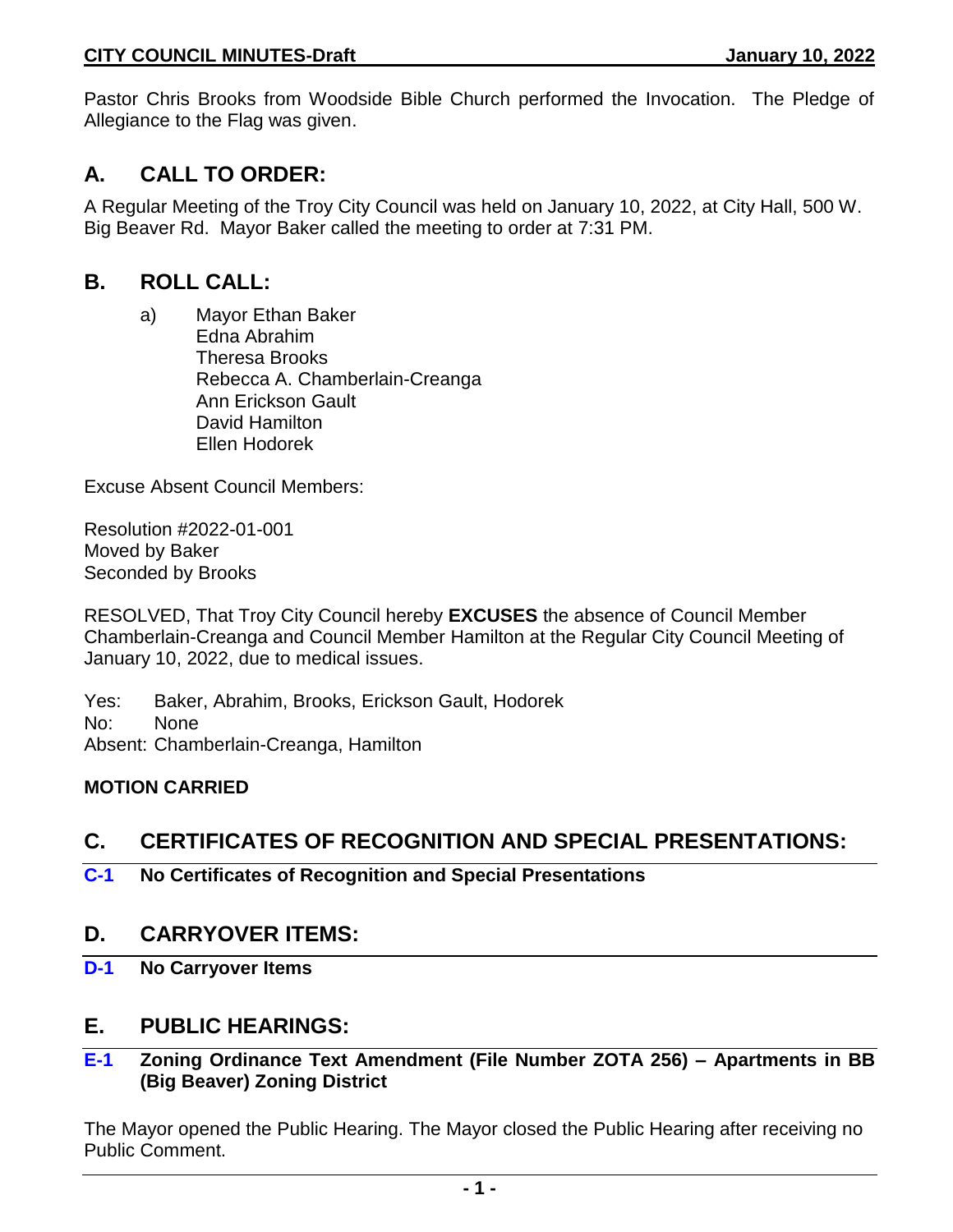Resolution #2022-01-002 Moved by Erickson Gault Seconded by Abrahim

RESOLVED, That Troy City Council hereby **AMENDS** Article 5 of Chapter 39 of the Code of the City of Troy, which includes provisions related to permitted uses in the BB (Big Beaver) Zoning District, to read as written in the proposed Zoning Ordinance Text Amendment (ZOTA 256), City Council Public Hearing Draft, as recommended by the Planning Commission; a copy of which shall be **ATTACHED** to the original Minutes of this meeting.

Yes: Abrahim, Brooks, Erickson Gault, Hodorek, Baker No: None Absent: Chamberlain-Creanga, Hamilton

### **MOTION CARRIED**

# **F. PUBLIC COMMENT FOR ITEMS ON THE AGENDA FROM TROY RESIDENTS AND BUSINESSES:**

Susan Saxton Commented on Item N-01

- **G. CITY COUNCIL/CITY ADMINISTRATION RESPONSE/REPLY TO PUBLIC COMMENT FOR ITEMS ON THE AGENDA FROM TROY RESIDENTS AND BUSINESSES:**
- **H. POSTPONED ITEMS:**
- **H-1 No Postponed Items**

### **I. REGULAR BUSINESS:**

- **I-1 Board and Committee Appointments: a) Mayoral Appointments – None; b) City Council Appointments – None**
- **a) Mayoral Appointments: None**
- **b) City Council Appointments: None**
- **I-2 Board and Committee Nominations: a) Mayoral Nominations – Board of Review,; b) City Council Nominations – Building Code Board of Appeals**
- **a) Mayoral Nominations:**

Resolution #2022-01-003 Moved by Baker Seconded by Erickson Gault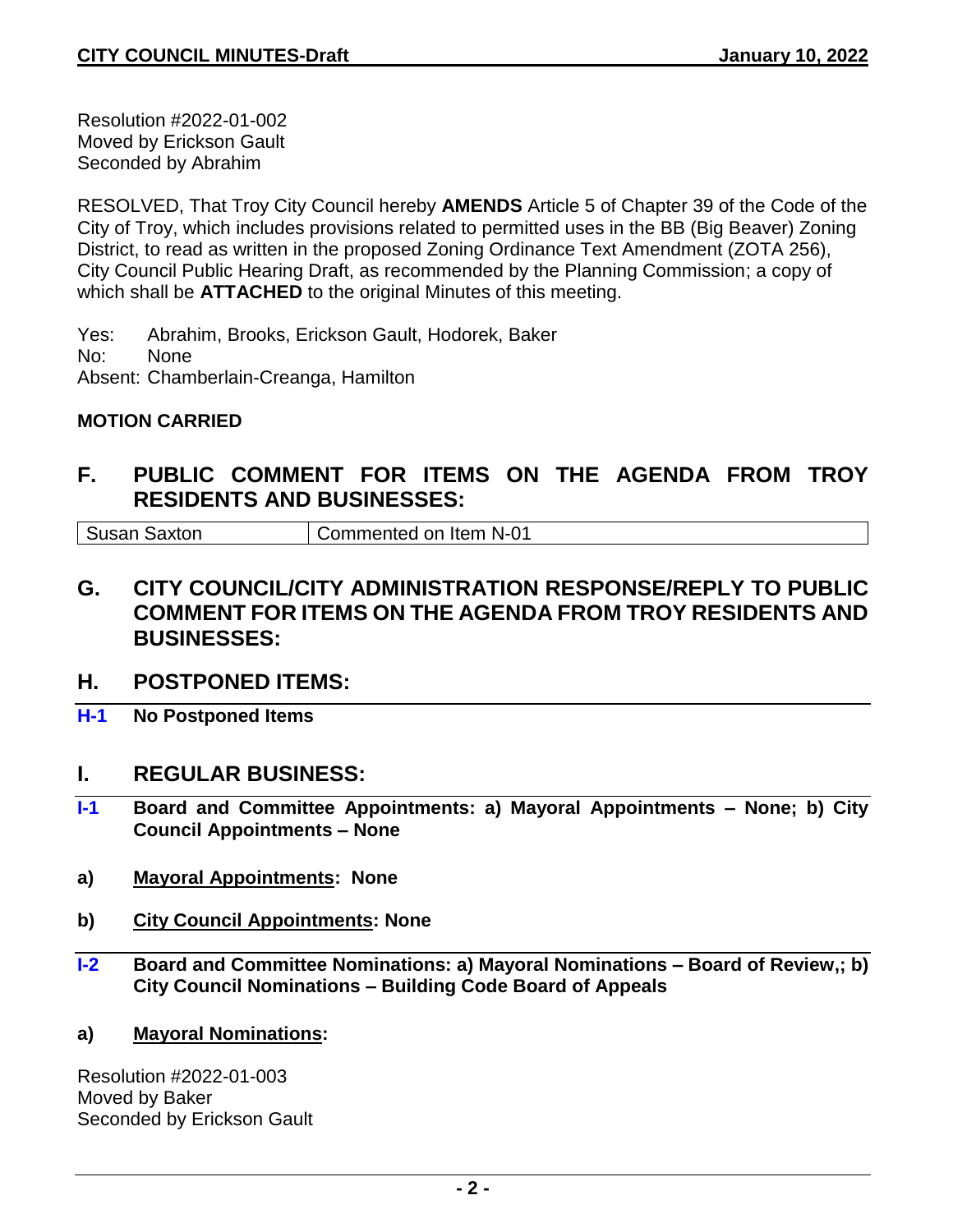RESOLVED, That the Mayor of the City of Troy hereby **FORWARDS** the following nominated person(s) to serve on the Boards and Committees as indicated to the next Regular City Council Meeting for action:

> **Board of Review** Appointed by Mayor 3 Regular Members 3 Year Term

#### **Nominations to the Board of Review**:

| <b>Term Expires: 1/31/2025</b> | <b>Michele Shoan</b>    |               |
|--------------------------------|-------------------------|---------------|
|                                | Term currently held by: | Michele Shoan |

Yes: Brooks, Erickson Gault, Hodorek, Baker, Abrahim No: None Absent: Chamberlain-Creanga, Hamilton

#### **MOTION CARRIED**

#### **b) City Council Nominations:**

Resolution #2022-01-004 Moved by Erickson Gault Seconded by Hodorek

RESOLVED, That Troy City Council hereby **FORWARDS** the following nominated person(s) to serve on the Boards and Committees as indicated to the next Regular City Council Meeting for action:

#### **Building Code Board of Appeals**

Appointed by Council

5 Regular Members: Three (3) Residents with background, training or experience in construction or similar trades; at least one shall be a professional structural or civil engineer of architectural engineering experience; Two (2) by Ordinance - City Manager and Oakland County Health Department Representative

5 Year Term

#### **Nominations to the Building Code Board of Appeals**:

**Term Expires: 1/1/2027 Gary Abitheira**

Term currently held by: Gary Abitheira

Yes: Erickson Gault, Hodorek, Baker, Abrahim, Brooks

No: None

Absent: Chamberlain-Creanga, Hamilton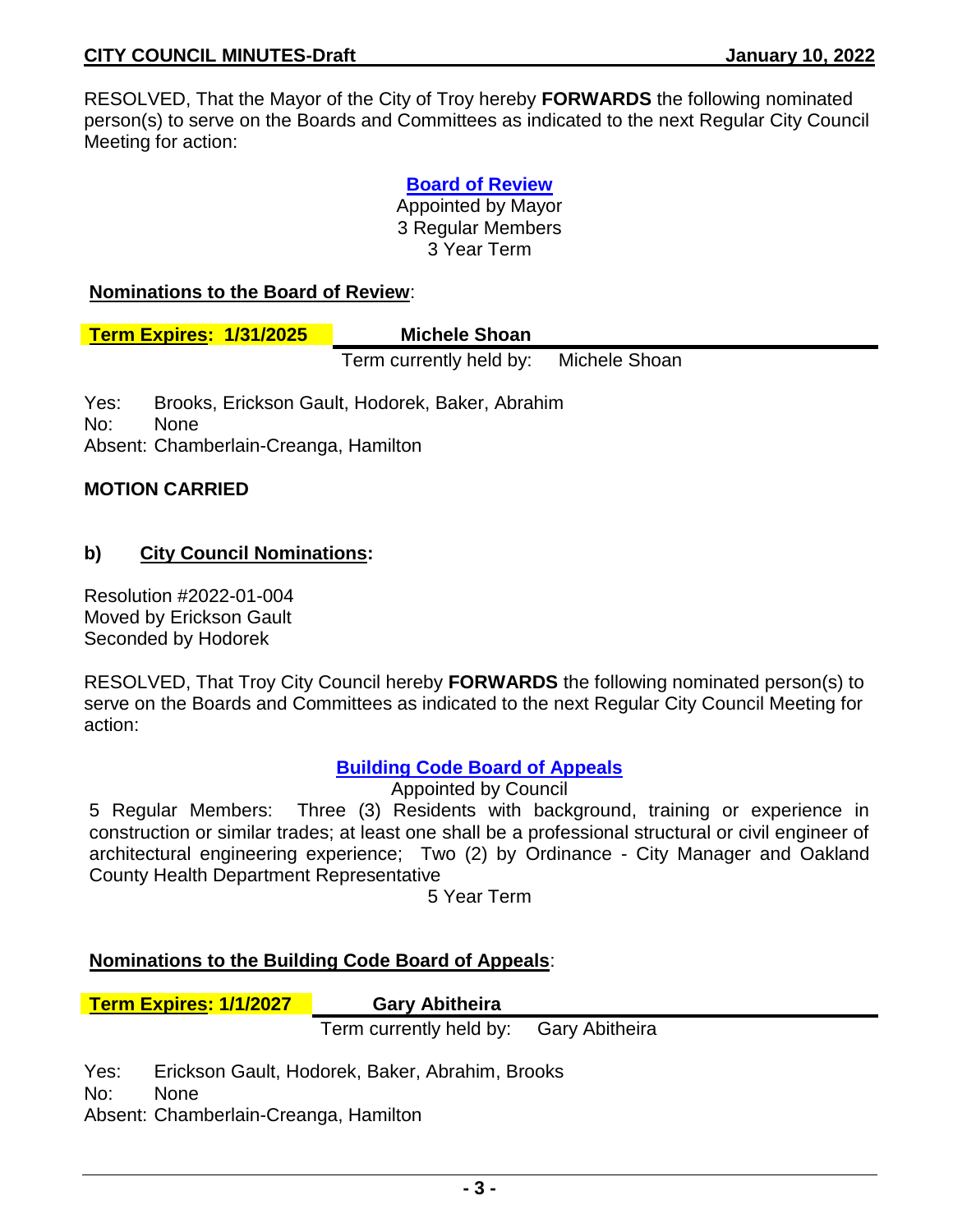### **MOTION CARRIED**

#### **I-3 No Closed Session Requested**

#### **I-4 Budget Amendment – Troy Downtown Development Authority** *(Introduced by: Kurt Bovensiep, Public Works Director)*

Resolution #2022-01-005 Moved by Abrahim Seconded by Brooks

RESOLVED, That Troy City Council hereby **APPROVES** a budget amendment of \$125,000 to the Parks Maintenance Street Island Maintenance - DDA Contractual Services General account to move forward with a contract with *OHM Advisors, of Livonia, MI*, and the Troy Downtown Development Authority to redesign the landscaping and associated improvements to the publicly owned property within the district.

Yes: Hodorek, Baker, Abrahim, Brooks, Erickson Gault No: None Absent: Chamberlain-Creanga, Hamilton

#### **MOTION CARRIED**

#### **I-5 Bid Waiver and Standard Purchasing Resolution 7: Proprietary Maintenance Service Contract – Vermont Systems Recreation and Parks Software** *(Introduced by: Brian Goul, Recreation Director)*

Resolution #2022-01-006 Moved by Abrahim Seconded by Hodorek

RESOLVED, That Troy City Council, in the best interest of the City, hereby **WAIVES** formal bidding procedures and **AWARDS** the proprietary maintenance service contract to *Vermont Systems, Inc. of Essex Junction, VT* to provide software maintenance for RecTrac and WebTrac for the Recreation Department for an estimated amount of \$10,182.58.

BE IT FURTHER RESOLVED, That Troy City Council **AUTHORIZES** the ongoing usage of the Vermont Systems proprietary software as needed by the Recreation Department.

Yes: Baker, Abrahim, Brooks, Erickson Gault, Hodorek

No: None

Absent: Chamberlain-Creanga, Hamilton

## **MOTION CARRIED**

**I-6 Seventh Order Amending Meritor and Nelson Companies Consent Judgment**  *(Introduced by: Lori Grigg Bluhm, City Attorney)*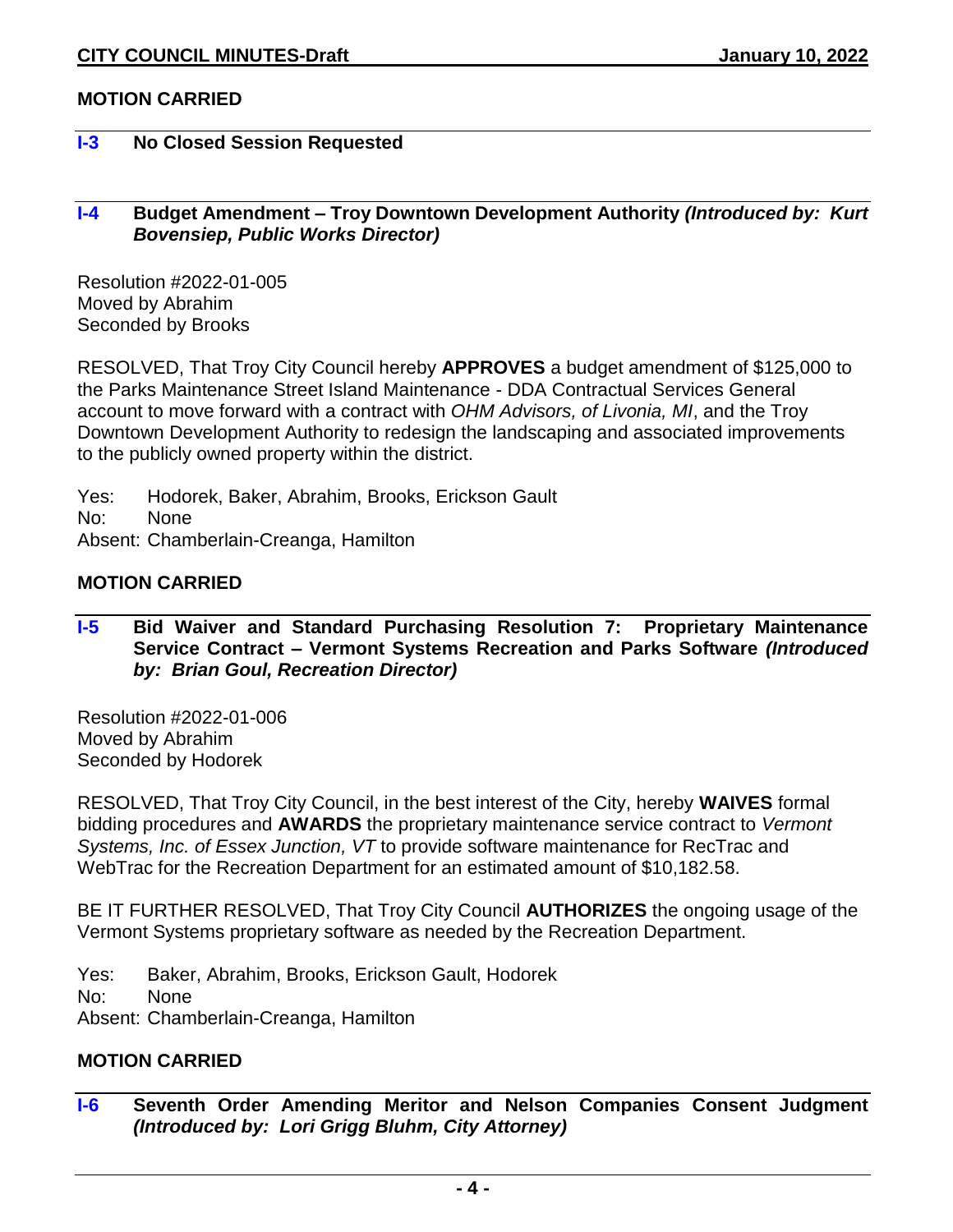Resolution #2022-01-007 Moved by Erickson Gault Seconded by Brooks

RESOLVED, That Troy City Council hereby **APPROVES** the attached Seventh Order Amending Consent Judgment in the *Meritor Automotive, Inc. and The Nelson Companies, Inc. v City of Troy* lawsuit, Case Number 94-948784 CZ. This proposed amendment would facilitate the development as proposed on a revised Preliminary Site Plan.

BE IT FURTHER RESOLVED, That Troy City Council **AUTHORIZES** the Mayor, City Clerk and City Attorney to execute the document on behalf of the City after all other necessary parties have executed it. If approved, Warrior Baseball Complex LLC is responsible for recording the executed Stipulation and Seventh Order Amending Consent Judgment with the Oakland County Register of Deeds; a copy of which shall be attached to the original Minutes of this meeting.

BE IT FURTHER RESOLVED, That Troy City Council also **APPROVES** the Preliminary Site Plan for the proposed Warrior Baseball Indoor Hitting Facility, including other site improvements, located at 1735 and 1515 Equity, Section 32. This Preliminary Site Plan was prepared by Integrated Design Solutions, and revises and updates the exhibits to the Consent Judgment in the *Meritor Automotive, Inc. and The Nelson Companies, Inc. v City of Troy*  lawsuit, Case Number 94-948784 CZ, and reflects the parties' agreement as to the proposed development on the property.

Yes: Abrahim, Brooks, Erickson Gault, Hodorek, Baker No: None Absent: Chamberlain-Creanga, Hamilton

### **MOTION CARRIED**

# **J. CONSENT AGENDA:**

### **J-1a Approval of "J" Items NOT Removed for Discussion**

Resolution #2022-01-008-J-1a Moved by Abrahim Seconded by Brooks

RESOLVED, That Troy City Council hereby **APPROVES** all items on the Consent Agenda as presented.

Yes: Brooks, Erickson Gault, Hodorek, Baker, Abrahim No: None Absent: Chamberlain-Creanga, Hamilton

### **MOTION CARRIED**

### **J-1b Address of "J" Items Removed for Discussion by City Council**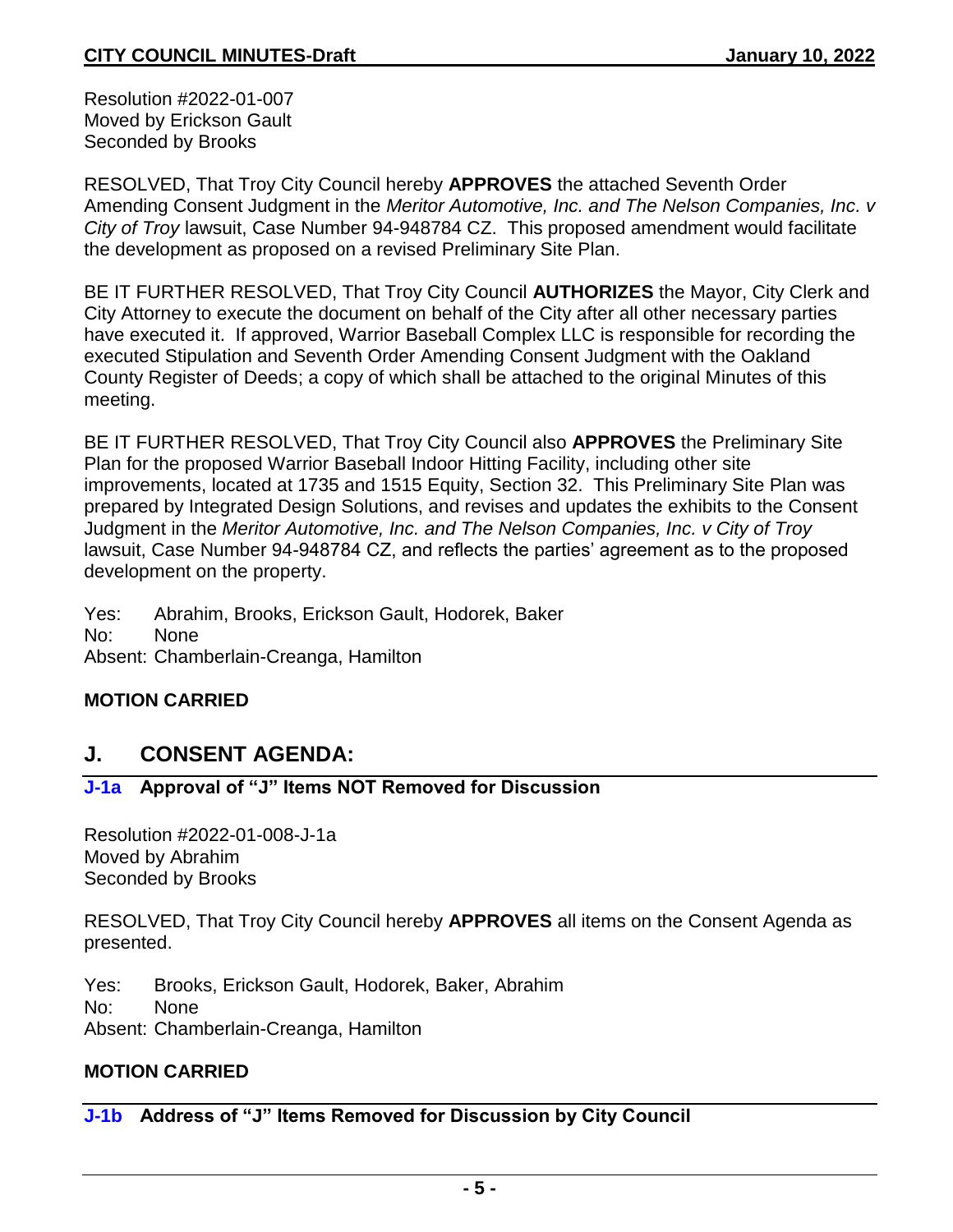#### **J-2 Approval of City Council Minutes**

Resolution #2022-01-008-J-2

RESOLVED, That Troy City Council hereby **APPROVES** the following Minutes as submitted:

a) City Council Minutes-Draft – December 13, 2021

# **J-3 Proposed City of Troy Proclamations:**

Resolution #2022-01-008-J-3

- a) Service Commendation for Information Technology Director Gert Paraskevin
- b) Proclamation Celebrating Max and Sophia Pollack for Organizing Holiday Food Drives to Feed the Needy

#### **J-4 Standard Purchasing Resolutions:**

#### **a) Standard Purchasing Resolution 5: Approval to Expend Budgeted Funds – Snow Removal Services**

Resolution #2022-01-008-J-4a

RESOLVED, That Troy City Council hereby **AUTHORIZES** City of Troy Administration to extend prices established in Proposal A and Proposal B as identified in Resolution #2021-10-148-J4b to additional vendors meeting requirements for snow and ice removal on City-owned facilities and grounds.

BE IT FURTHER RESOLVED, That the award is **CONTINGENT** upon contractor's submission of properly executed contract documents, including insurance certificates and all other specified requirements.

### **J-5 Recommended Pay Ranges for Part-time Classifications - Correction**

Resolution #2022-01-008-J-5

WHEREAS, The Pay Ranges for Part-time Classifications dated January 1, 2022 have been updated to correct for an error on the previously approved version.

THEREFOER, BE IT RESOLVED, That Troy City Council hereby **APPROVES** the corrected version of the Pay Ranges for Part-time Classifications dated January 1, 2022.

#### **J-6 Contract Extension - Police IT Resources**

Resolution #2022-01-008-J-6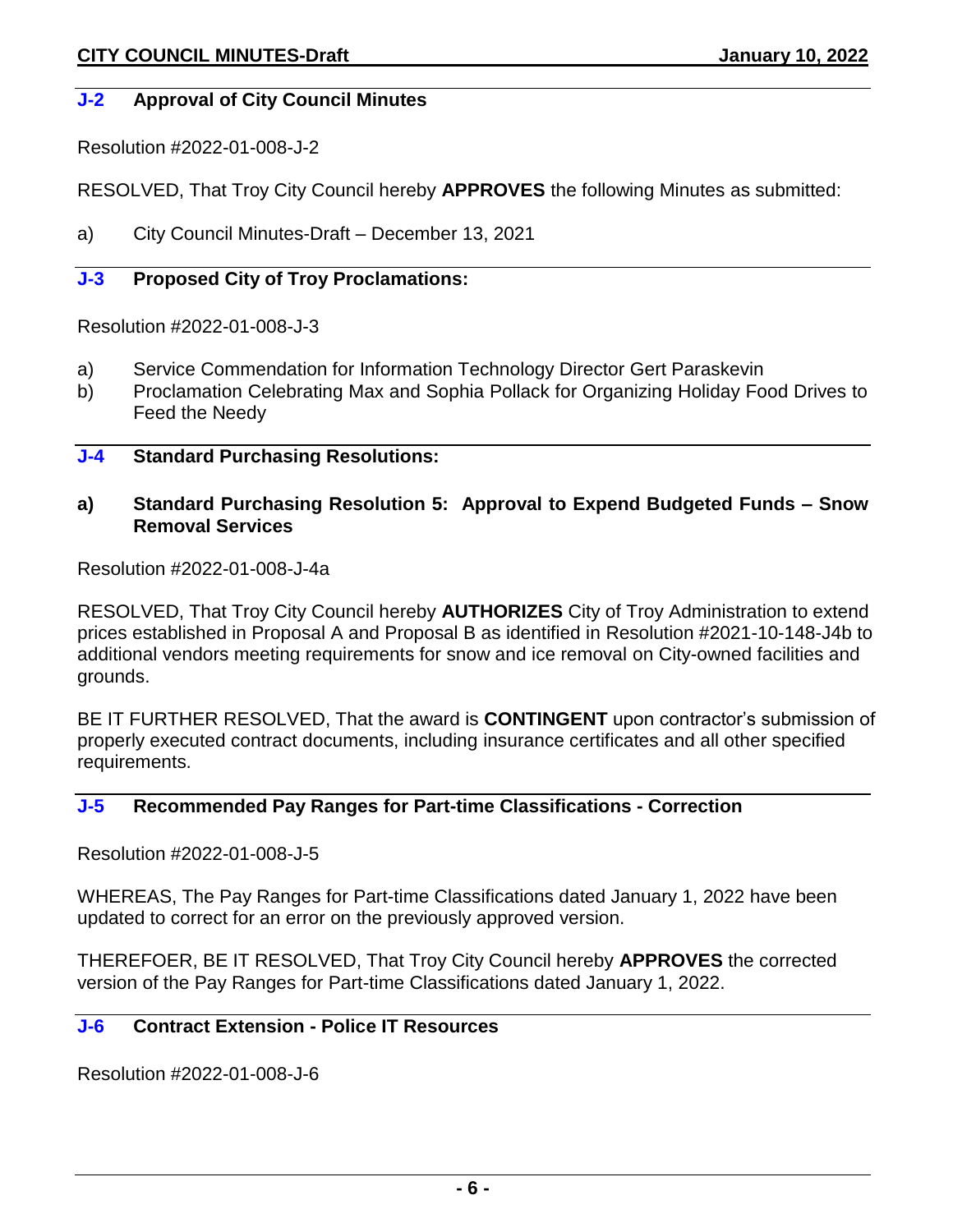WHEREAS, On December 4, 2017, Troy City Council awarded a two-year contract to provide Police IT Resources with an option to renew for two (2) additional years to sole bidder BPI Information Systems of Farmington Hills, MI (Resolution #2017-12-192-J-4b); and,

WHEREAS, BPI Information Systems has met all expectations and contract terms and conditions in accordance with RFP-COT 17-14; and,

WHEREAS, BPI Information Systems has agreed to extend its contract for one (1) additional year under the same prices, terms and conditions; and,

WHEREAS, A market survey was conducted which verified that the current contract pricing provided by BPI continues to be competitive and the best value for the City;

THEREFORE, BE IT RESOLVED, That Troy City Council hereby **DEEMS** it to be in the City's best interest to **APPROVE** and **EXTEND** the contract with *BPI Information Services of Farmington Hills, MI* for one (1) additional year to provide Police IT Resources to the Troy Police Department for an estimated annual cost of \$89,000 under the same contract prices, terms and conditions as the original bid; not to exceed budgetary limitations with the contract expiring December 31, 2022.

### **J-7 Private Agreement – Contract for Installation of Municipal Improvements – Meadows of Troy Detached Condominiums – Project No. 19.917.3**

Resolution #2022-01-008-J-7

RESOLVED, That Troy City Council hereby **APPROVES** the Contract for the Installation of Municipal Improvements (Private Agreement) between the City of Troy and Robertson Meadows, LLC for the installation of Water Main, Sanitary Sewer, Storm Sewer, Detention Pond, Asphalt Pavement and Concrete Sidewalk, and the Mayor and City Clerk are **AUTHORIZED** to execute the documents; a copy of which shall be **ATTACHED** to the original Minutes of this meeting.

### **J-8 3385 Rochester Road LLC v. Oakland County and the City of Troy**

Resolution #2022-01-008-J-8

RESOLVED, That Troy City Council hereby **AUTHORIZES** and **DIRECTS** the City Attorney's Office to represent the City of Troy in the matter of *3385 Rochester Road LLC v. Oakland County and the City of Troy*, Eastern District of Michigan Federal Case Number 21-cv-12785, and **AUTHORIZES** the payment of necessary costs and expenses that are required to adequately represent the Troy Defendant.

#### **J-9 Request to Vacate a Portion of Sanitary Sewer Easement – Sidwell #88-20-21-352- 016 and for Acceptance of Two Permanent Easements – Sidwell #88-20-21-352-016 and -017**

Resolution #2022-01-008-J-9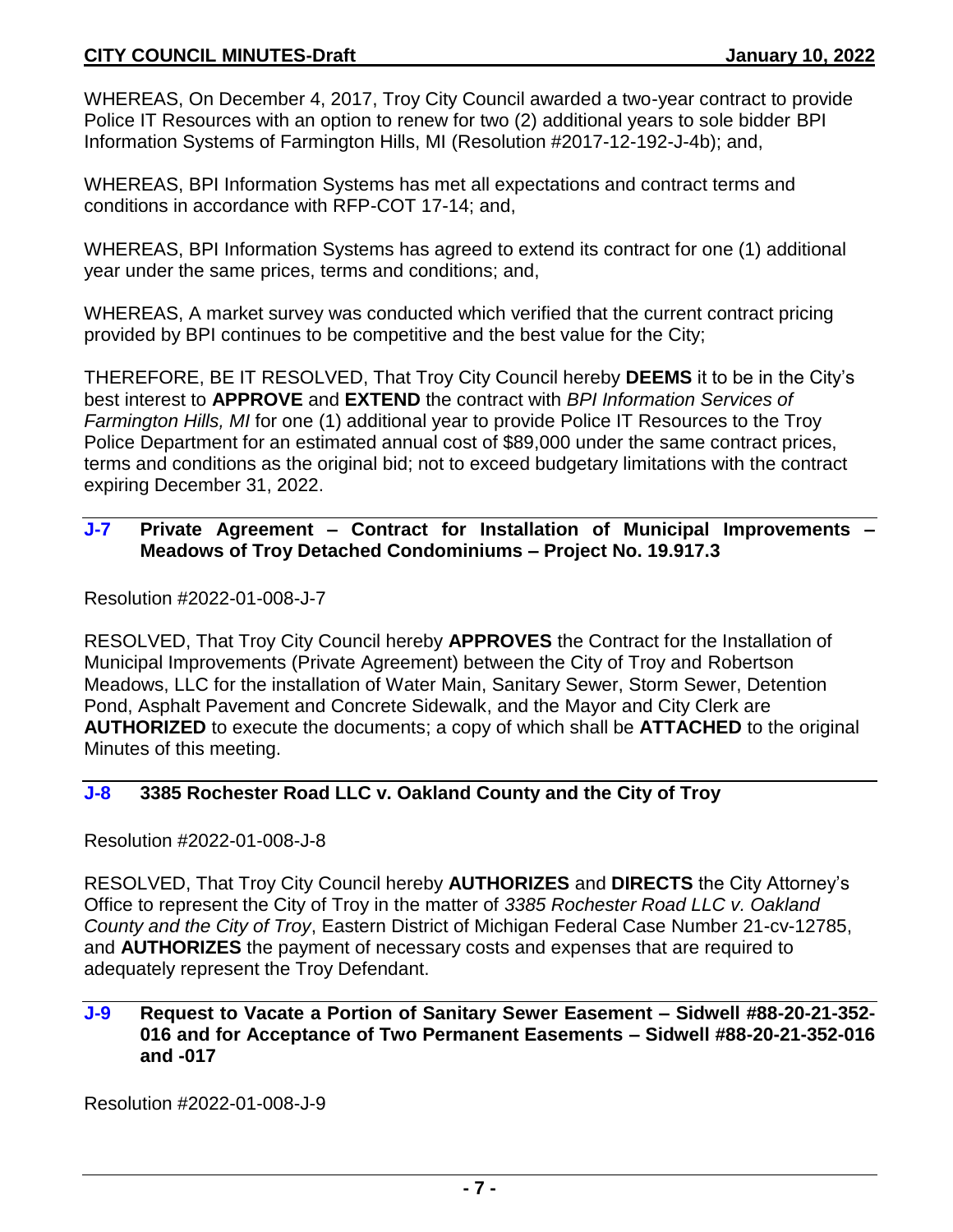RESOLVED, That Troy City Council hereby **VACATES A PORTION** of sanitary sewer previously granted to the City of Troy and recorded in Liber 8548 Page 846, Oakland County Register of Deeds.

BE IT FURTHER RESOLVED, That Troy City Council **AUTHORIZES** the Mayor and City Clerk to **EXECUTE** a Quit Claim Deed returning the City of Troy's interest in a portion of sanitary sewer recorded in Liber 8548 Page 846 to Zen Troy, LLC, owner of the property having Sidwell #88-20-21-352-016.

BE IT FURTHER RESOLVED, That Troy City Council **ACCEPTS** a sanitary sewer easement from Zen Troy, LLC, owner of the property having Sidwell #88-20-21-352-016.

BE IT FURTHER RESOLVED, That Troy City Council **ACCEPTS** a sanitary sewer easement from Troy 888, LLC, owner of the property having Sidwell #88-20-21-352-017.

BE IT FINALLY RESOLVED, That the City Clerk is hereby **DIRECTED TO RECORD** the Quit Claim Deed and two permanent easements with Oakland County Register of Deeds, copies of which shall be **ATTACHED** to the original Minutes of this meeting.

# **K. MEMORANDUMS AND FUTURE COUNCIL AGENDA ITEMS:**

- **K-1 Announcement of Public Hearings: None Submitted**
- **K-2 Memorandums (Items submitted to City Council that may require consideration at some future point in time): None Submitted**
- **L. PUBLIC COMMENT FOR ITEMS NOT ON THE AGENDA FROM TROY RESIDENTS AND BUSINESSES:**
- **M. CITY COUNCIL/CITY ADMINISTRATION RESPONSE/REPLY TO PUBLIC COMMENT FOR ITEMS NOT ON THE AGENDA FROM TROY RESIDENTS AND BUSINESSES:**
- **N. COUNCIL REFERRALS:**

**Items Advanced to the City Manager by the Mayor and City Council Members for Placement on the Agenda**

**N-1 Council Referral from Council Member Ellen Hodorek – Proclamation Affirming Importance of Ongoing Efforts to Address Sound Issues from the Modernize I-75 Project**

Resolution #2022-01-009 Moved by Hodorek Seconded by Brooks

WHEREAS, The Troy City Council first issued a proclamation a year ago to express our unanimous concern and request for help to address the adverse impact the Modernize I-75 project is having on the quality of life of a significant number of residents in our community; and,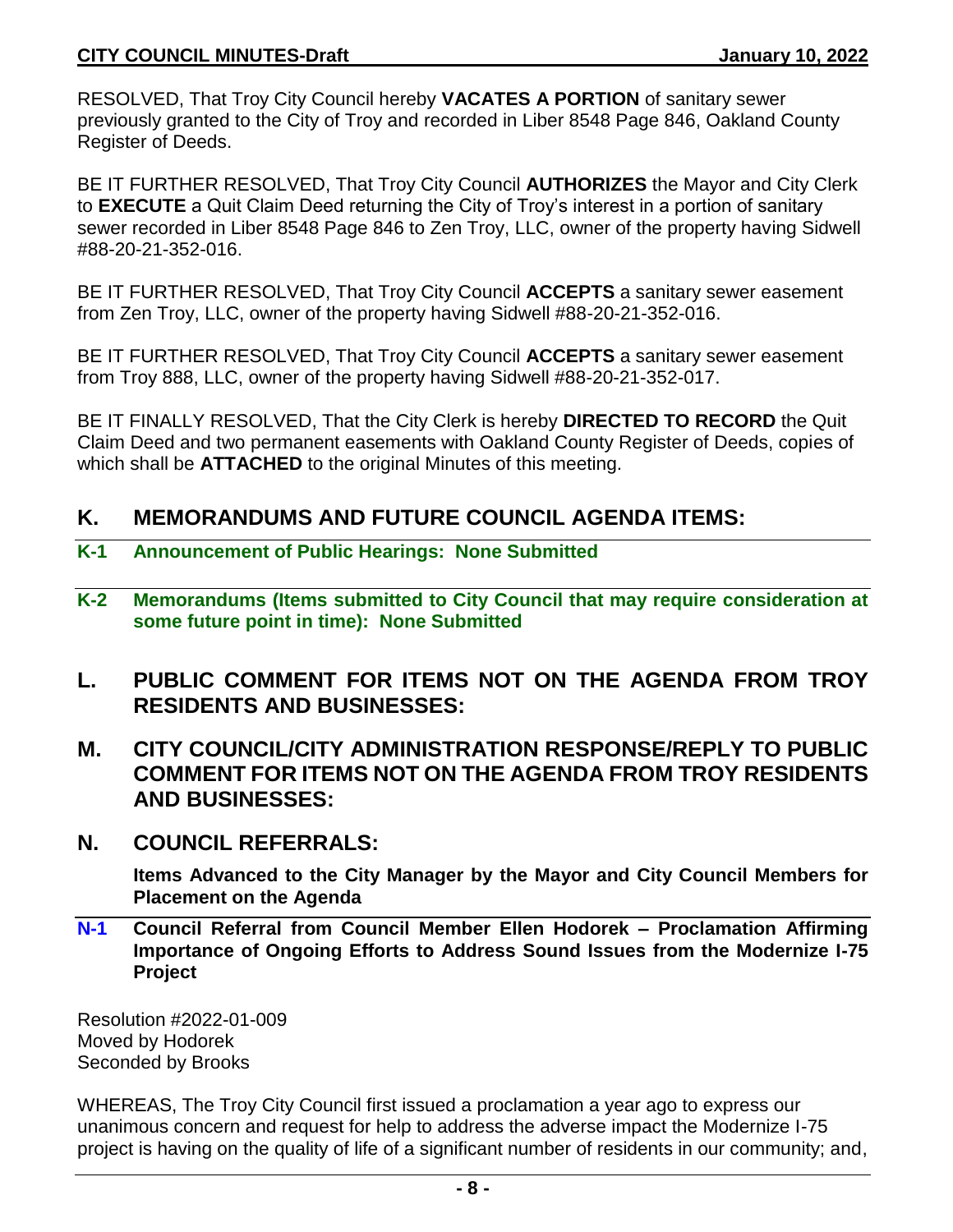WHEREAS, The City pursued and exhausted any options available to it jurisdictionally to address this on behalf of its affected property owners; and,

WHEREAS, We know our elected officials both at the state and federal levels understand the issue, and we were appreciative when Senator Mallory McMorrow and Representative Padma Kuppa provided information that funds had been secured through the state budget to conduct another sound study to comprehend the sound levels post construction; and,

WHEREAS, Until that study is completed we continue to hear from numerous residents, including hundreds who have signed a petition reaffirming the noise level continues to adversely impact their quality of life and who are frustrated at both the length of time it takes to address their concern and the fact that the State of Michigan does not have a state-funded, highway noise abatement program to address local issues;

NOW, THEREFORE, BE IT RESOLVED, That Troy City Council **REAFFIRMS** its resolution of a year ago and wishes to express its support for the hundreds of residents — including those who signed the petition attached to this proclamation — seeking a solution for this frustrating issue even as we await the results of the follow up sound study.

BE IT FURTHER RESOLVED, That Troy City Council is **APPRECIATIVE** of the efforts and ongoing attention to this matter on the part of all of our elected officials because addressing it is in the best interest of the City of Troy to do so.

Yes: Erickson Gault, Hodorek, Baker, Abrahim, Brooks

No: None

Absent: Chamberlain-Creanga, Hamilton

### **MOTION CARRIED**

### **O. REPORTS:**

### **O-1 Minutes – Boards and Committees:**

- a) Parks and Recreation Board-Final September 16, 2021
- b) Parks and Recreation Board-Final October 7, 2021
- c) Parks and Recreation Board-Draft November 18, 2021

Noted and Filed

#### **O-2 Department Reports: None Submitted**

### **O-3 Letters of Appreciation:**

a) From Eureka Building Company Regarding Excellent Customer Service Noted and Filed

#### **O-4 Proposed Proclamations/Resolutions from Other Organizations: None Submitted**